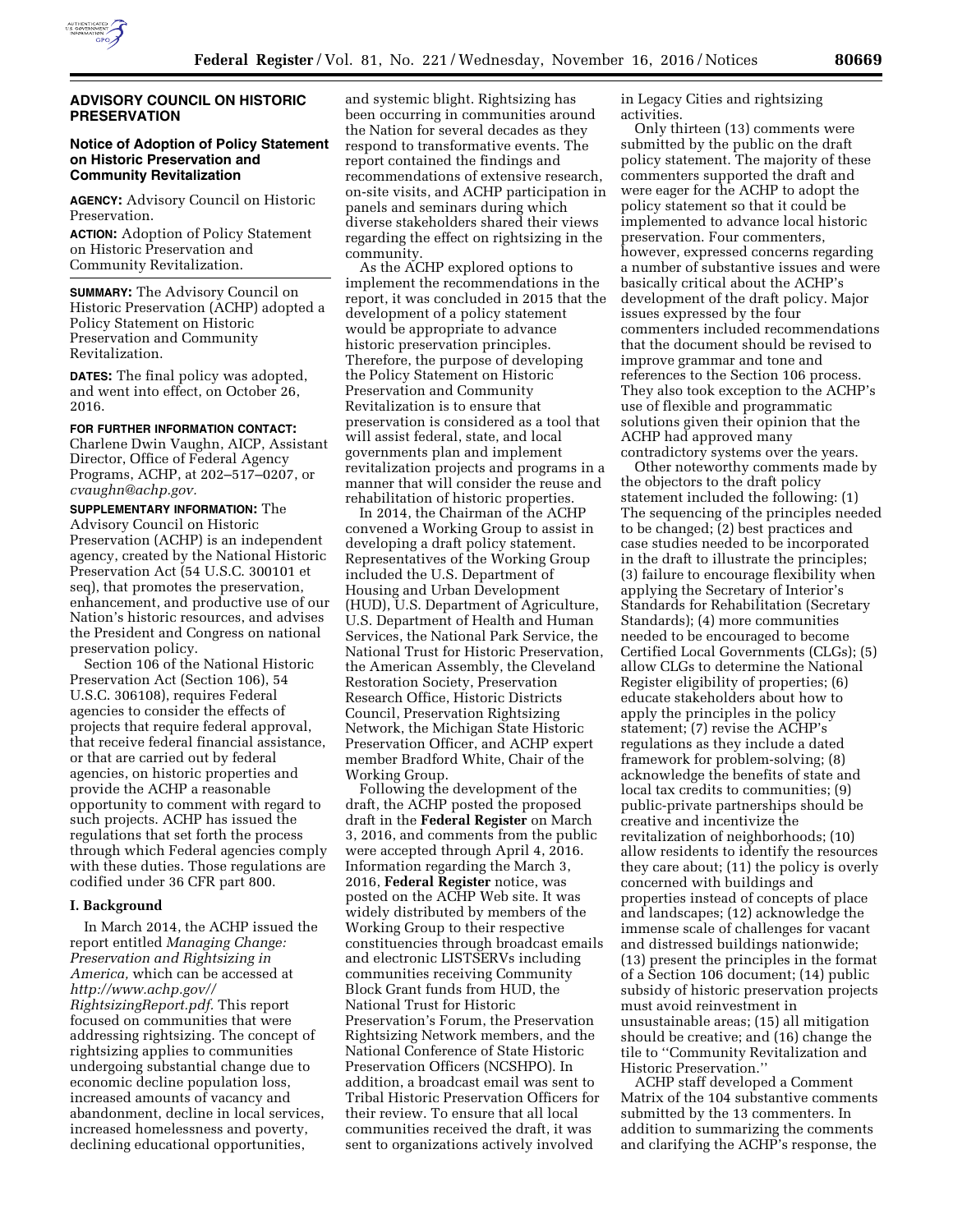draft Policy Statement was extensively revised to incorporate all pertinent recommendations. The title of the Policy Statement was retained as it ensured that the document would be used as a historic preservation tool. Further, the number of principles were increased from ten (10) to 13 and the sequencing was modified to ensure that the principles addressed the comments received from the public. The Working Group was advised that the policy statement should be inclusive and applicable to all communities. As such, it does not have the urban focus that was recommended. Principle III of the draft became Principle IV in the final policy. It recognizes the importance of technology and community input in the preparation of local inventories and surveys. Principle IX was revised to acknowledge that tax credits benefit small as well as large projects, and that beyond financial benefits in the form of equity, social and other economic benefits may also be accrued.

While Section 106 applies to most projects that meet the definition of undertaking as outlined in 36 CFR 800.16(y), ''when the agency determines that the undertaking is a type of activity that does not have the potential to cause effects on historic properties, assuming such historic properties were present, the official has no further obligations under section 106.'' 36 CFR 800.3(a)(1). Therefore, the commenter that suggested that the use of all federal dollars should require compliance with Section 106 did not consider this provision or the fact that a Section 106 program alternative may also exclude certain federal activities. Likewise, the recommendation that federal funds must be allocated to support the development of comprehensive planning and revitalization strategies is incorrect. While the ACHP agrees with this recommendation in theory, a federal agency like HUD or the Rural Development under the Department of Agriculture would have to adopt this concept into their grant programs.

The inclusion of references to Indian tribes in the policy statement was specifically requested by ACHP members. If they were excluded, the perspectives and concerns of Indian tribes would be minimized. Since Indian tribes are participants in the Section 106 consultations and provide expertise on the importance and significance of historic properties on tribal lands as well as historic properties located off-tribal lands which have religious and cultural significance to them, it is important that they be involved in the development of community revitalization strategies for

communities located throughout the Nation.

Comments submitted asserting that the National Register criteria are viewed as an impediment, and restrict effective citizen engagement were not specifically addressed in the final policy statement. These comments and the related suggestions argue that Section 106 of the NHPA is a dated framework. This is beyond the scope of the development of this policy statement. However, it should be noted that Principle V is revised to allow communities to recognize the value of places that are important to local residents. In addition, Principle VII emphasizes the need for diverse citizen engagement, which encourages that all residents should participate in the identification of historic properties.

The Working Group determined that it was important to publish a current policy statement that reaffirmed the importance of historic preservation to the revitalization of all communities that must adapt to changing physical, social, and economic conditions. Federal urban policies disseminated since 2008 have not always consistently endorsed the importance of historic preservation in assistance programs. This policy statement will continue to promote the importance of federal leadership in historic preservation. Further, the policy statement will be continually updated to illustrate for stakeholders the application of the principles, and to educate citizens about the benefits of historic preservation as part of the revitalization of their communities. In collaboration with federal agencies and preservation organizations, the policy statement will be distributed to local, area, field, and regional staff so that the principles assist staff in planning and reviewing projects and developing new programs to help reverse the loss of historic properties as cities implement publicprivate programs throughout the community.

The policy statement, which represents the conclusion of the research and public outreach efforts of the Working Group, ACHP staff, and deliberation of its members, was adopted by the ACHP by an unassembled meeting vote on October 26, 2016. The final text of the policy statement is provided in Section II of this notice.

#### **II. Text of the Policy**

This is the final text of the policy, as adopted by the ACHP on October 26, 2016:

# **Advisory Council on Historic Preservation (ACHP) Policy Statement on Historic Preservation and Community Revitalization**

#### **Introduction**

The 2010 U.S. Census revealed that, as a result of the significant decline in the economy beginning in 2008, an estimated 19 million properties were abandoned throughout the nation. As a result of the economic downturn, many buildings, in particular older and often historic properties, became vacant and abandoned. This has led to blighted conditions in many communities around the nation. Economists have compared the impacts of the economic downturn in 2008 to that of the Great Depression in the 1930s. Natural disasters, economic downturns, and the mortgage foreclosure crisis all occurred at the beginning of the 21st century, collectively eroding urban, rural, and tribal communities.

While these events resulted in significant economic impacts across the country, they accelerated declines in population, tax base, industry, jobs, and housing markets caused by structural changes to the economy. Impacts were most severe in the Midwest, Northeast, Mid-Atlantic, and the South. The estimated demolition of 200,000 properties exemplifies the extreme actions taken by many communities, resulting in the loss of residences, commercial buildings, and even entire neighborhoods. Many of the properties that were lost included historic buildings that were listed in or eligible for listing on the National Register of Historic Places. The focus of media attention on these issues centered on ''legacy cities,'' the term used to describe older, industrial communities. But research has revealed that suburban, rural, and tribal communities also have dealt with similar problems.

Communities identified as industrial centers were hit particularly hard and continue to struggle. These communities experienced shrinking population, declining property values, and high rates of residential vacancies and abandonments and required a holistic approach to bring about their revitalization.

In 1966, Congress passed the National Historic Preservation Act (NHPA) and declared that ''the historical and cultural foundations of the nation should be preserved in order to give a sense of orientation to the American people.'' It further stated that ''in the face of ever increasing extensions of urban centers, highways, and residential, commercial, and industrial developments, the present governmental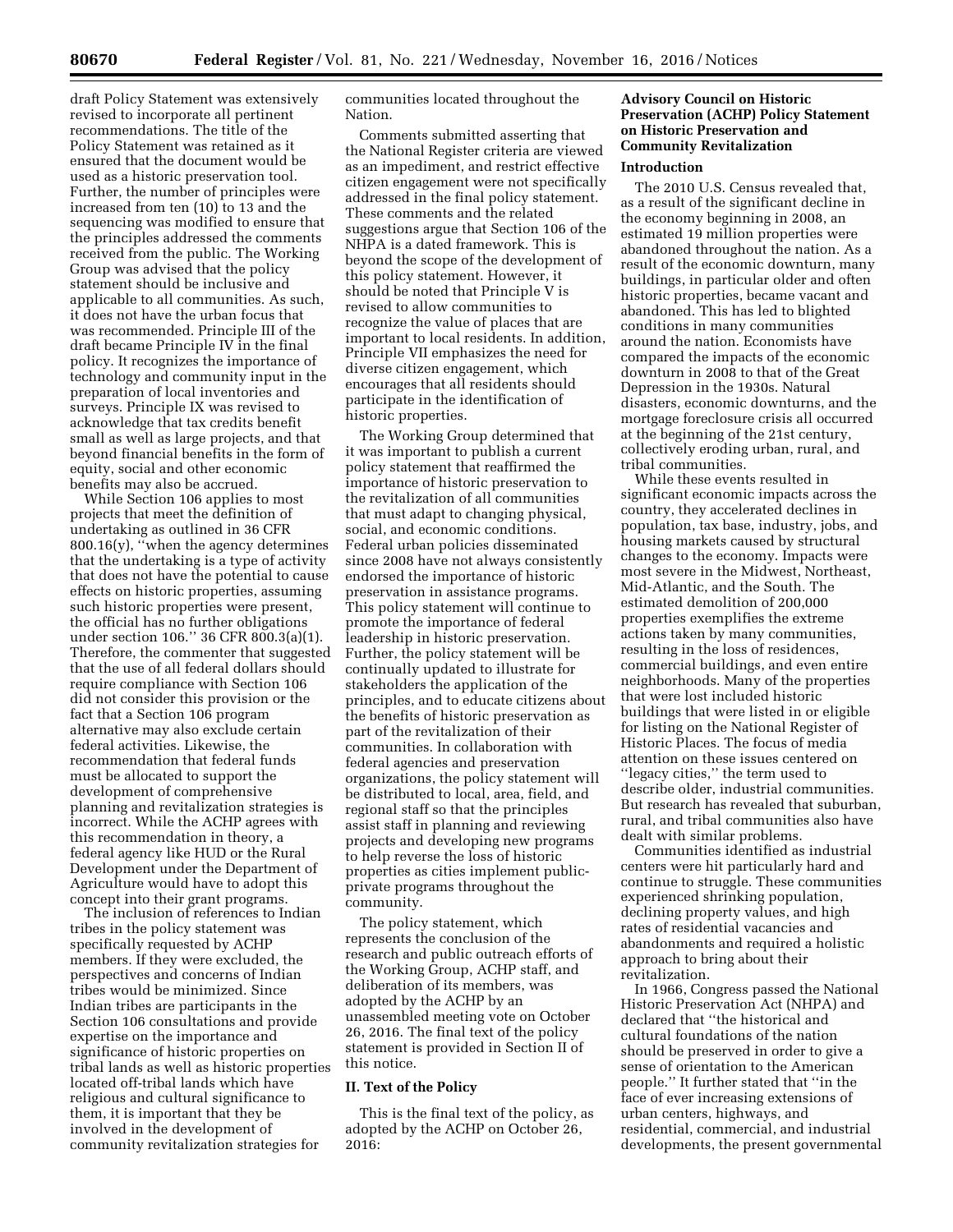and nongovernmental historic preservation programs are inadequate to ensure future generations a genuine opportunity to appreciate and enjoy the nation's rich heritage.''

The congressional findings in the NHPA remain applicable today, particularly since the economic crisis of 2008. The Advisory Council on Historic Preservation (ACHP), established by the NHPA to advise the President and Congress on matters relating to historic preservation, considers local community revitalization critical to stabilizing these economically depressed communities. In overseeing federal project reviews required by Section 106 of the NHPA, the ACHP has seen that historic preservation reviews are often not completed before federal funds are allocated. Further, the funds are often ineffectively or inappropriately used to manage redevelopment in struggling communities. Preservation options are not considered, and opportunities to reuse existing assets are missed because of the severity of the issues confronted by communities.

The ACHP sees a need to raise awareness of the potential community revitalization benefits from programs authorized by the NHPA and to provide an alternative framework for communities that have needs beyond the traditional historic preservation practices. To confront the challenge, community revitalization plans must be developed that address the disposition of vacant and abandoned properties, promote rehabilitation, create affordable housing, direct growth to target areas that have the infrastructure, and utilize new infill construction to stabilize neighborhoods or develop mixed use projects. Such plans can benefit from using the Secretary of the Interior's Standards for the Treatment of Historic Properties (1995) (Secretary's Standards), as appropriate, as the framework for revitalizing housing, infrastructure, and commercial facilities. Further, involving historic preservation professionals who meet the Secretary's Standards as employees or contractors of local, regional, and state agencies can aid in developing and implementing effective community revitalization plans that build on historic assets.

In March 2014, the ACHP issued a report entitled *Managing Change: Preservation and Rightsizing in America,* which focused on communities addressing ''rightsizing.'' Rightsizing applies when communities have shrinking populations, rising vacancy and abandonment, and systemic blight issues. The report clarified the role of historic preservation

in rightsizing as well as noting relevant existing federal programs and policies. Reviewing extensive research, newspaper and journal articles, and organizational and institutional reports on rightsizing revealed that consideration of historic preservation issues in rightsizing decisions was often the exception. The ACHP report noted that rightsizing should include revitalization of historic fabric. Likewise, it noted that rightsizing is not uniquely an urban phenomenon. Rather, it encompasses a variety of communities, including older suburbs and rural and tribal communities. All are in need of technical assistance, education, and outreach to help residents, developers, and local officials approach revitalization using historic preservation tools that can be adapted to the 21st century.

#### **Purpose**

In accordance with Section 202 of the NHPA, the ACHP is issuing this Policy Statement to provide federal agencies; the individuals, organizations, and governments that apply for federal assistance; and their public and private partners with a flexible and creative approach to developing local community revitalization plans that involve historic properties. Likewise, the Policy Statement is intended to equip residents and community organizations with information on available tools and assist them in creating realistic strategies to integrate into revitalization plans the conservation and rejuvenation of the places and properties that define their neighborhoods.

A major goal of the Policy Statement is assisting federal agencies and their grantees and applicants, State Historic Preservation Officers (SHPOs), Tribal Historic Preservation Officers (THPOs), Certified Local Governments (CLGs), and state and local governments in complying with the requirements of Section 106 of the NHPA. Section 106 requires federal agencies to take into account the effects of their undertakings on historic properties and afford the ACHP a reasonable opportunity to comment. With a predictable and consistent policy framework, or an alternative framework developed to address the unique circumstances faced by a community, federal agencies and applicants will be encouraged to integrate historic preservation principles in holistic community revitalization strategies. The policy acknowledges that consideration of alternatives to avoid or minimize harm to historic properties is essential when planning community revitalization

projects. Further, by engaging varied stakeholders in the early stages of project planning, community revitalization projects can achieve multiple community goals.

This Policy Statement builds on an earlier ACHP Policy Statement on Affordable Housing issued in 2006 (*[www.achp.gov/polstatements.html](http://www.achp.gov/polstatements.html)*), continuing the ACHP's efforts to promote historic preservation in community revitalization and encourage the use of it as a tool to stabilize and enhance communities that have suffered from massive structural changes to their economy. It also recognizes that other communities, under less severe economic distress, could benefit from implementing the strategies described in the principles below.

An underlying premise of the Policy Statement is the essential need for and value of local inventories and surveys, particularly in older neighborhoods that may be listed in or eligible for listing in the National Register of Historic Places (National Register) as historic districts. Only when local officials and the public are aware of the historic properties in their communities can they make informed decisions about treatment and reuse of these assets. Likewise, the National Register status also determines whether proposals must be afforded consideration in federal project planning under Section 106, or whether historic properties can qualify as ''certified historic structures'' eligible to receive the 20 percent Federal Historic Preservation Tax Credit (FHPTC) for the rehabilitation of historic, incomeproducing buildings. Other tax incentives are often coupled with this credit to revitalize historic neighborhoods, such as the Federal Low-Income Housing Tax Credit and state and local historic preservation tax incentives. Recent studies have documented that these tax incentive programs contribute to economic development and job production, making them a primary tool for revitalizing neighborhoods that were once considered blighted.

The principles outlined below offer useful guidance that can assist communities in their efforts to incorporate historic preservation into planning revitalization efforts. Collaboration among federal, state, and local officials, SHPOs, THPOs, developers, residents, and other stakeholders is essential to successfully implement these principles. To foster such collaboration, this Policy Statement provides a framework that departs from traditional preservation doctrine in order to promote the effective contribution of historic assets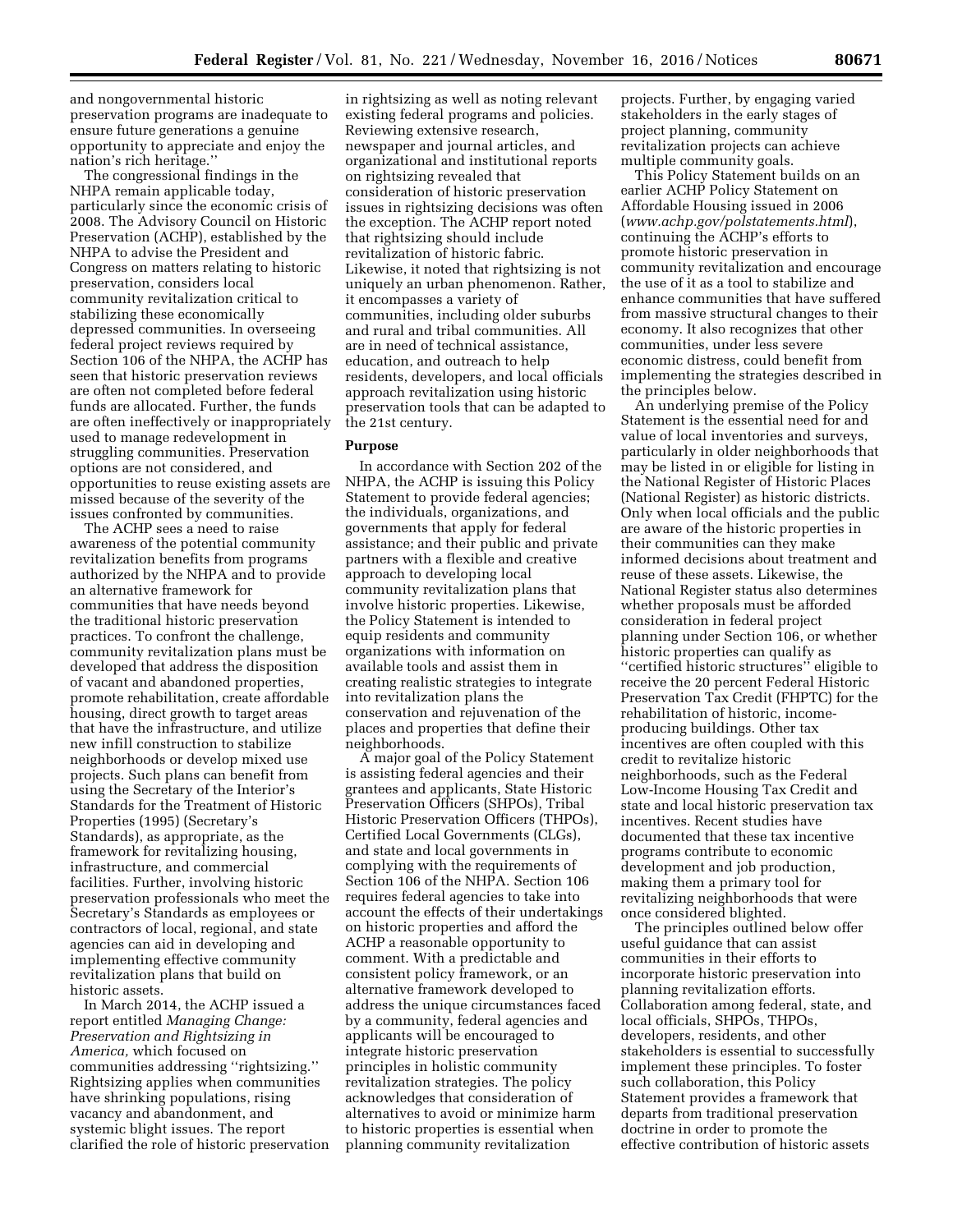to achieving community revitalization goals.

#### **Implementation Principles**

These principles are interpreted below to provide context for stakeholders who may consider applying them to their communities.

I. Historic preservation principles should guide the preservation and reuse of older community assets.

II. Historic preservation should be incorporated in local planning efforts that focus on sustainability and smart growth.

III. Historic preservation should be incorporated into plans prepared by local governments that receive financial and technical assistance to build resilient communities.

IV. Historic property inventories and surveys prepared by digital mapping and other traditional methods are tools that can assist communities seeking federal, state, and local resources for planning and revitalization projects.

V. The flexibility inherent in the National Register criteria should be recognized by state and local governments when considering the significance of resources within distressed communities.

VI. Early consideration of alternatives to avoid or minimize adverse effects of projects involving historic properties is essential to ensure the proper integration of historic properties in community revitalization plans.

VII. Effective citizen engagement that reflects the diversity of the community can assist in identifying historic properties and cultural resources that should be recommended for preservation.

VIII. Indian tribes may have an interest in urban and rural community revitalization projects and the effects they may have on historic properties to which they attach religious and cultural significance.

IX. Tax credits and tax incentives can be used to promote historic preservation projects that preserve local assets.

X. Flexibility in the treatment of some historic buildings in Section 106 reviews can help achieve broader neighborhood preservation goals.

XI. Private resources can contribute to local revitalization efforts and also leverage public funds.

XII. Flexible and programmatic solutions developed as part of Section 106 reviews can expedite historic preservation reviews as well as more effectively address the chronic demolition of historic properties.

XIII. Creative mitigation that balances historic preservation values and program goals should be explored by

stakeholders and incorporated into Section 106 outcomes.

# *I. Historic preservation principles should guide the preservation and reuse of older community assets.*

Responding to the widespread destruction of historic resources during the urban renewal programs of the 1950s and 1960s, the NHPA was established to ensure local community revitalization and economic development projects were responsive to historic preservation principles. Unfortunately, 50 years later, the provisions of the NHPA requiring consideration of historic properties in project planning are not applied consistently by federal, state, and local governments. This is particularly the case when federal funds are allocated to local communities to address substantial amounts of vacant and abandoned buildings. Historic properties should be considered and evaluated as community assets because of their ability to endure cyclical changes and continue to provide shelter and economic development to residents of all incomes. Their treatment should be informed by an analysis of alternatives, including stabilization, rehabilitation, new infill construction, and, in certain cases, demolition. When integrated into project planning as prescribed by Section 106 of the NHPA, historic preservation tools can be beneficial to achieving local revitalization goals. Rather than being viewed as part of the problem, historic properties can be adapted and reused as a viable alternative. They should be given due consideration by federal, state, and local officials when developing comprehensive and small area plans and neighborhood vision frameworks. Although historic preservation is often ignored by stakeholders who express a desire for new construction, decades of successful historic preservation projects affirm that renewed historic assets can meet community expectations for modern uses while maintaining the character that traditionally defined the area.

*II. Historic preservation should be incorporated in local planning efforts that focus on sustainability and smart growth.* 

The core principles in sustainability and smart growth have been embraced by urban and rural communities nationwide during the past decades. Smart growth is a cohesive group of planning principles that are focused on creating sustainable development patterns. Sustainable communities are focused on conserving and improving

existing resources, including making historic assets such as buildings, neighborhoods, and communities greener, stronger, and more livable. Both smart growth and sustainability can foster historic preservation, emphasizing the value in preserving and reusing historic properties that illustrate the character of communities rather than filling up landfills with building materials. Successful historic preservation techniques often bring together both historic properties and compatible new construction to create a dynamic and attractive environment. Preserving historic properties not only retains streetscapes and original settings but also can create a focal point for a community to embrace its history, culture, and sense of place. This can be a major contribution to achieving community revitalization goals to stabilize distressed communities and to promote long-term viability.

### *III. Historic preservation should be incorporated into plans prepared by local governments that receive financial and technical assistance to build resilient communities.*

In the aftermath of natural disasters, climate change events, and unanticipated emergencies, disaster recovery projects are often designed to revitalize and rebuild resilient communities. Communities also adopt practices before disasters strike to make them more resilient. Resilient communities are better able to recover from disasters and disruptions in a sustainable way and maintain their vitality and viability. Achieving community resiliency goals consistent with local historic preservation priorities requires aligning federal funding with local rebuilding visions, cutting red tape for obtaining assistance, developing region-wide plans for rebuilding, and ensuring that communities are rebuilt to better withstand future threats. Maintaining, rehabilitating, and reusing existing historic buildings can contribute to stabilizing and revitalizing neighborhoods. Community recovery and revitalization plans should be specific in their use and treatment of historic properties and coordinated with plans for new construction and infrastructure. Recognizing that historic preservation strategies are compatible with resilient community goals will enable planners to create housing choices, foster a sense of place, generate jobs, maintain walkable neighborhoods, and preserve open spaces. All these factors are critical to promoting resilient communities that include integration of historic properties.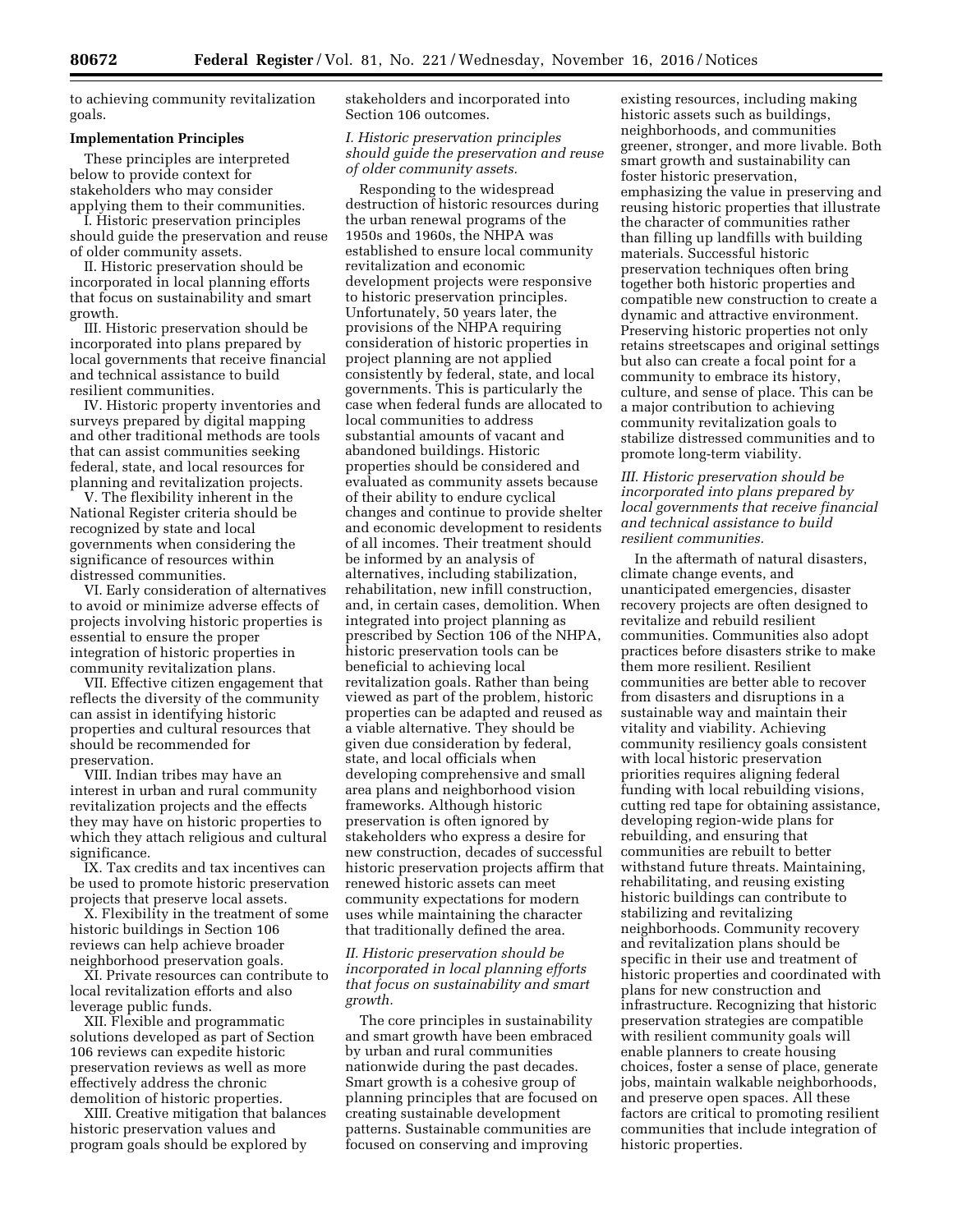*IV. Historic property inventories and surveys prepared by digital mapping and other traditional methods are tools that can assist communities seeking federal, state, and local resources for planning and revitalization projects.* 

Historic property inventories and surveys developed by qualified professionals documenting historic properties within a local community are frequently incomplete and dated or too often completely lacking. The absence of this basic information can result in the inadvertent loss of historic properties as well as delays in project planning and implementation. Without the historical context explaining the evolution of neighborhoods and the significance of existing building stock, decision making is uninformed. In contrast, communities that have current, up to date historic property inventories and surveys which provide historic context; identify architecture, archaeological sites, and cultural resources; and define historic districts are able to assist local officials and developers in preparing effective revitalization strategies. When local governments use this tool in advance of applying for grants and loans, they can identify areas that should be given special attention in project planning and gather input from residents on what is important to them about their neighborhoods. Also, inventory and survey information allows local officials the flexibility of de-listing National Register properties when the integrity is lost due to neglect and extensive amounts of abandonment of historic properties.

*V. The flexibility inherent in the National Register criteria should be recognized by state and local governments when considering the significance of resources within distressed communities.* 

The National Register is broad enough to recognize and include underrepresented communities and find creative approaches to recognize the history and culture of areas and resources preserved against tremendous odds. It should be recognized that as communities have aged and assets have been neglected, particularly in distressed communities, physical integrity may suffer. However, such resources may still possess cultural and social significance that may qualify them nonetheless for their associative value to the community and as embodiment of broad patterns of history. Where local communities have prepared lists of local landmarks unique to the city, those resources may very

well meet the National Register criteria for eligibility on the local level. Section 106 reviews can factor in this information when considering alternatives and mitigation. Federal and state agencies that prepare National Environmental Policy Act documents should already be including local heritage and culture under chapters on Social and Economic Conditions and Cultural Resources.

*VI. Early consideration of alternatives to avoid or minimize adverse effects of projects involving historic properties is essential to ensure the proper integration of historic properties in community revitalization plans.* 

Effective utilization of historic properties to support community revitalization goals requires that preservation be an integral part of local planning from the outset. Strategic efforts to stabilize local neighborhoods in communities experiencing unprecedented amounts of vacancies and abandonment and substantial population loss should consider alternatives that can have a positive impact. Comprehensive neighborhood plans, small area plans, and more targeted vision frameworks should disclose the criteria and processes local officials use to determine specific treatment for buildings and sites. SHPOs can also provide technical assistance when resources are available. Likewise, communities with CLGs that work closely with SHPOs can participate in local administrative reviews and provide advice regarding how historic properties may be affected by community revitalization plans. SHPOs and CLGs can work with the local community development agencies and land banks to determine how they can facilitate building preservation, rehabilitation, and revitalization, as well as plans proposed for substantial demolitions in target areas or on a community-wide basis. Essential to effective early planning is the engagement of the local community that is affected by the proposed action.

*VII. Effective citizen engagement that reflects the diversity of the community can assist in identifying historic properties and cultural resources that should be recommended for preservation.* 

The consultation process carried out under Section 106 is designed to elicit effective and informed citizen engagement. Public participation will help to identify places and historic properties important to the community early in the consultation process and foster creative solutions that

accommodate the community's heritage with revitalization. Special attention should be given to including diverse residents in communities that have been overlooked in prior identification efforts. Places associated with underrepresented communities are not broadly listed on the National Register, so it is important that local officials make citizen engagement a priority when evaluating properties for National Register eligibility in the Section 106 process or developing surveys and inventories. SHPOs can often assist local officials in providing historic context statements for such properties and existing information on community resources. Involving local academic institutions, civic organizations, professional associations, neighborhood associations, and tribal representatives in the work of local preservation commissions and architectural review boards can help ensure that the views of all segments of the community inform the identification and evaluation of historic properties. Citizen engagement also is critical in the analysis of project alternatives to deal with adverse effects of revitalization projects on historic properties. Many of the outcomes from Section 106 reviews are shaped by recommendations from citizens who participate as consulting parties in the process. Federal and local officials provide guidance and technical assistance to facilitate citizen engagement in completing inventories and surveys, developing local project plans, and participating in the required project review processes.

*VIII. Indian tribes may have an interest in urban and rural community revitalization projects and the effects they may have on historic properties to which they attach religious and cultural significance.* 

It is important to involve Indian tribes in Section 106 reviews, particularly in the identification and evaluation of historic properties and assessment of effects. Since THPOs and Indian tribes are required to be invited to participate in Section 106 as consulting parties, federal and local officials should become familiar with those Indian tribes that have ancestral and historic associations with their communities. It is important that planners look beyond archaeologists in assessing the significance of sites, as these resources often have traditional cultural or religious value to Native Americans. Indian tribes can also contribute to local sustainability efforts based on their ecological and environmental knowledge of geographic areas to which they have traditional ties. Involving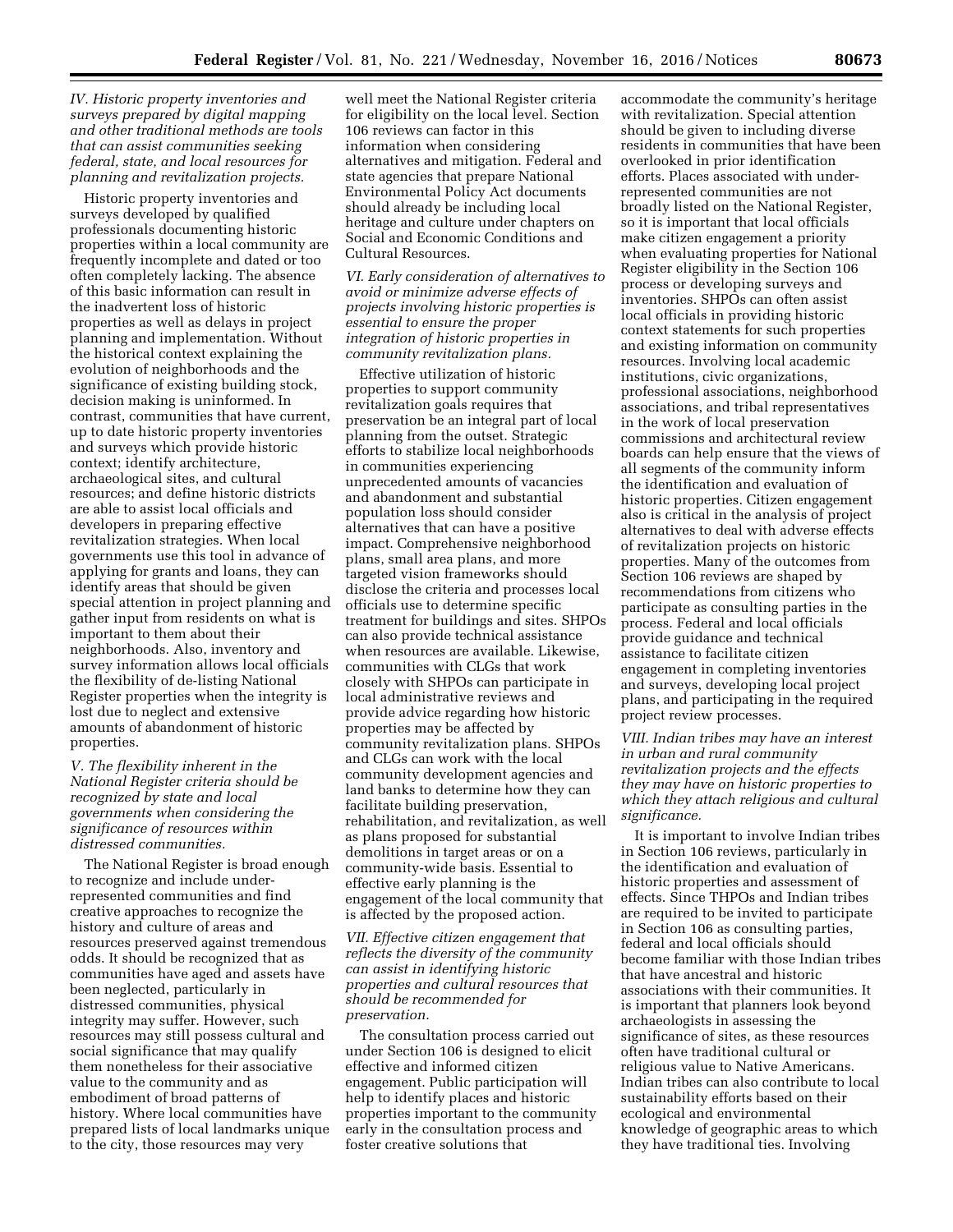THPOS and Indian tribes early in Section 106 consultations allows them to advise the federal agency of protocols that should be followed in the event of unanticipated discoveries of sites. Finally, Indian tribes can provide relevant input to the agency officials in developing mitigation measures when sites cannot be avoided.

# *IX. Tax credits and tax incentives can be used to promote historic preservation projects that preserve local assets.*

Recent research conducted on the impacts of using Federal Historic Preservation Tax Credits (FHPTC) have revealed that investments in historic rehabilitation have greater positive impact on employment, state and local taxes, and the financial strength of the state than new construction. The use of FHPTCs, Low Income Housing Tax Credits, state historic tax credits, and local historic tax credits can often be combined to provide neighborhoods with financial, social, and economic benefits. Local governments should consider how these incentives can be used to fund not only major projects but also small and mid-size neighborhood projects that involve local historic properties. SHPOs are uniquely situated to leverage FHPTC projects, having worked closely with the National Park Service and developers on previous projects. Further, local officials can collaborate with federal regional and field offices, land banks, SHPOs, and local real estate agents to identify vacant and abandoned buildings that are candidates for rehabilitation. By focusing on stabilizing anchor buildings in a neighborhood, local governments can protect these sites and make them available to developers who intend to revitalize target areas with major projects such as those for affordable housing and transit-oriented development.

# *X. Flexibility in the treatment of some historic buildings in Section 106 reviews can help achieve broader neighborhood preservation goals.*

Sometimes historic neighborhoods confront significant abandonment and serious deterioration of building stock, such that rehabilitation and reuse becomes an overwhelming challenge. Participants in Section 106 consultations should be receptive to considering different treatment measures, including new infill construction meeting the Secretary's Standards, substitute materials, and strategic demolition, when there is concurrence that such an approach is the best approach to achieving broader community revitalization and

preservation goals. It is strongly encouraged that federal agencies and applicants utilize historic preservation professionals to help determine when and how it may be appropriate to apply flexibility in the treatment of individual buildings.

# *XI. Private resources can contribute to local revitalization efforts and also leverage public funds.*

Private resources are instrumental in ensuring most community revitalization efforts are successful and transformative. Examples of federal grant and loan programs used in conjunction with private resources for local revitalization efforts include the Department of Transportation's TIGER Program and the Environmental Protection Agency's Brownfield Grants. These programs require local communities to provide matching funds, which are often solicited from the private sector. Local institutions such as universities, hospitals, foundations, banks, land banks, and local businesses are frequently the source for matching funds. In addition, they often partner with developers on multi-use projects that benefit the community as a whole. Banking institutions are able to get credit under the federal Community Reinvestment Act (CRA) program when they contribute to local revitalization efforts. A bank's CRA performance record is taken into account when evaluating its overall performance. Therefore, project proponents and local officials should reach out to local banking institutions to discuss strategies regarding loans for commercial and residential community revitalization projects. When using private resources to assist with revitalization projects, local officials should inform the funding entity of the importance of the local historic preservation principles to the community to ensure they are not inadvertently compromised.

*XII. Flexible and programmatic solutions developed as part of Section 106 reviews can expedite historic preservation reviews as well as more effectively address the chronic demolition of historic properties.* 

Community revitalization projects with federal involvement require compliance with Section 106 and other federal environmental laws. Frequently, programmatic solutions that address the broad effects resulting from the implementation of multiple projects can expedite compliance with regulatory requirements, improving the efficiency of project delivery. Section 106 Programmatic Agreements, which are

quite varied, are intended to manage multiple projects that result in similar types of effects, can respond to local conditions, foster community preservation goals, and expedite project reviews. Such agreements often clarify that plans and specifications developed for local community revitalization projects should adhere to the recommended approaches in the Secretary's Standards, when feasible, and qualify for simplified reviews. When communities cannot consistently adhere to the Secretary's Standards, they should consider developing project plans that are based largely on the Secretary's Standards but provide greater flexibility. The public interest in preservation should guide planning, such as focusing reviews on exterior features and limiting reviews of interior spaces to those areas open to the public. Planning for larger scale revitalization projects should occur in advance of submitting applications for federal monies, and allow local officials to target any grants received into grants and loans to areas that can be stabilized. Given the often changing financial market and the passage of time in many communities where revitalization activities are limited, securing and stabilizing buildings may be a useful interim measure. It can avoid the loss of substantial numbers of historic properties in areas that may ultimately rebound.

# *XIII. Creative mitigation that balances historic preservation values and program goals should be explored by stakeholders and incorporated into Section 106 outcomes.*

''Creative mitigation'' is a concept that allows federal agencies, in consultation with stakeholders, to use non-traditional approaches to compensate for adverse effects that cannot be avoided or offset by using standard mitigation techniques. In Section 106 reviews, standard mitigation measures are customarily directed at the affected historic property and may include recordation, data recovery, or curation. Sometimes the public benefit of using these standard measures is minimal, and allocation of funds for other preservation activities would be prudent. Federal agencies, SHPOs, CLGs, and other consulting parties are encouraged to be open to creative mitigation when consulting to resolve adverse effects on historic properties. Any mitigation for the loss of historic properties or materials should both provide public benefit and be commensurate with the extent of loss. The activities proposed in creative mitigation measures also should